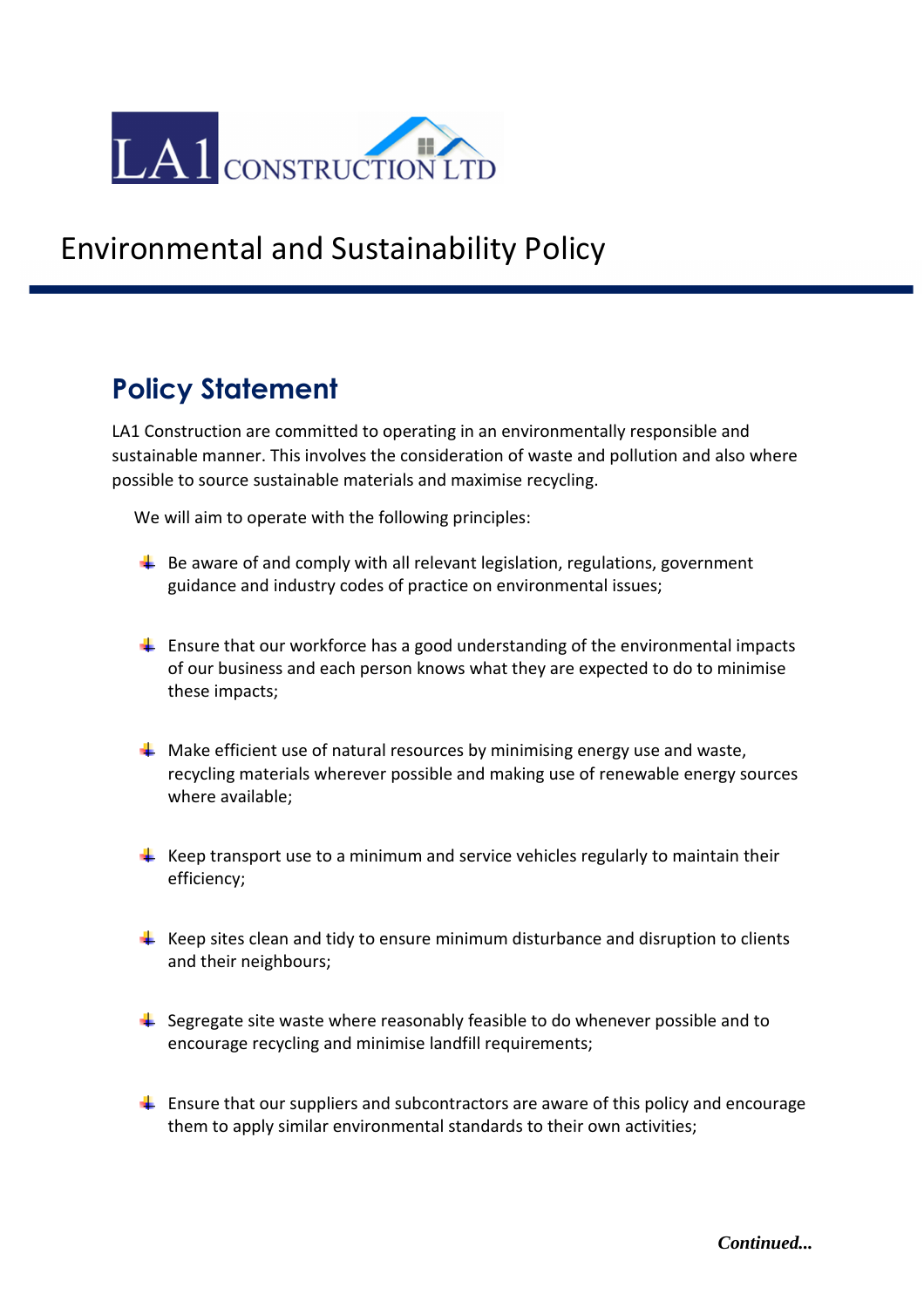# **Recycling**

LA1 Construction recognises that effective management of waste and maximising opportunities to recycle can have benefits not only by reducing the amount of waste sent to landfill but also reducing the demand for new natural resources.

We operate with the waste management hierarchy principles:



We aim to engage with the local community on projects and have previously taken opportunities to gift materials to local groups, supporting our sustainability policy and also supporting the community in which we work.

### **Protecting the Environment**

We understand that our activities can impact the environment in which we work and in order to minimise and manage our impact we carry out Environmental Risk assessments in order to identify, reduce and monitor risks to the environment.

A copy of this assessment is included in the appendix below: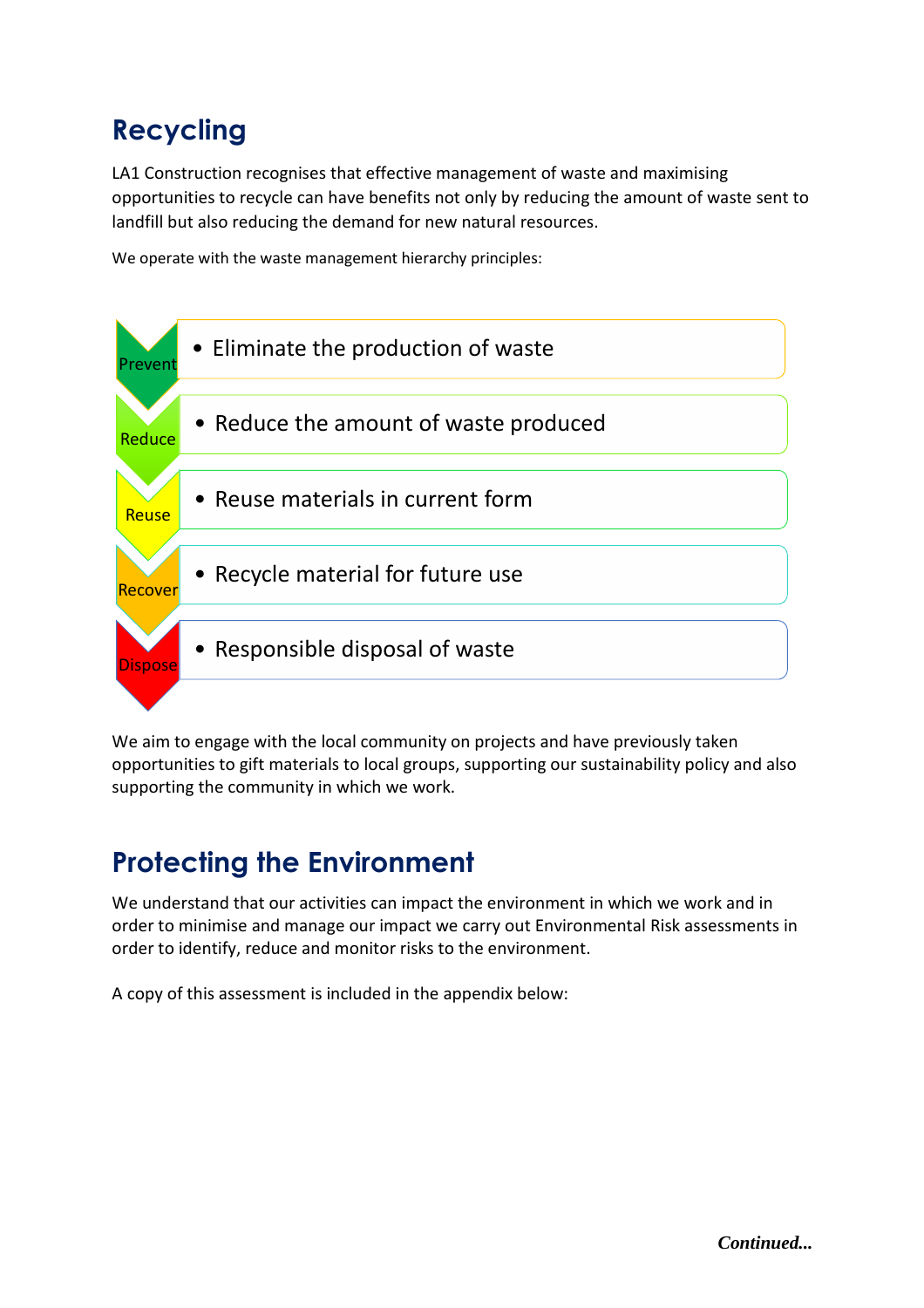

# Environmental Risk Assessment

| Site Name:           |  |
|----------------------|--|
| Address:             |  |
| Brief description of |  |
| project:             |  |

| Work     | Hazards, hazardous  | Impact on geology,       | Assessment of Risk |             |            | Risk controls required? |
|----------|---------------------|--------------------------|--------------------|-------------|------------|-------------------------|
| Activity | events and expected | vegetation, air or water | Likelihood         | Consequence | Risk level |                         |
|          | consequence         | quality                  | level              | level       |            |                         |
|          |                     |                          |                    |             |            |                         |
|          |                     |                          |                    |             |            |                         |
|          |                     |                          |                    |             |            |                         |
|          |                     |                          |                    |             |            |                         |
|          |                     |                          |                    |             |            |                         |
|          |                     |                          |                    |             |            |                         |
|          |                     |                          |                    |             |            |                         |
|          |                     |                          |                    |             |            |                         |
|          |                     |                          |                    |             |            |                         |
|          |                     |                          |                    |             |            |                         |
|          |                     |                          |                    |             |            |                         |
|          |                     |                          |                    |             |            |                         |
|          |                     |                          |                    |             |            |                         |

*Continued...*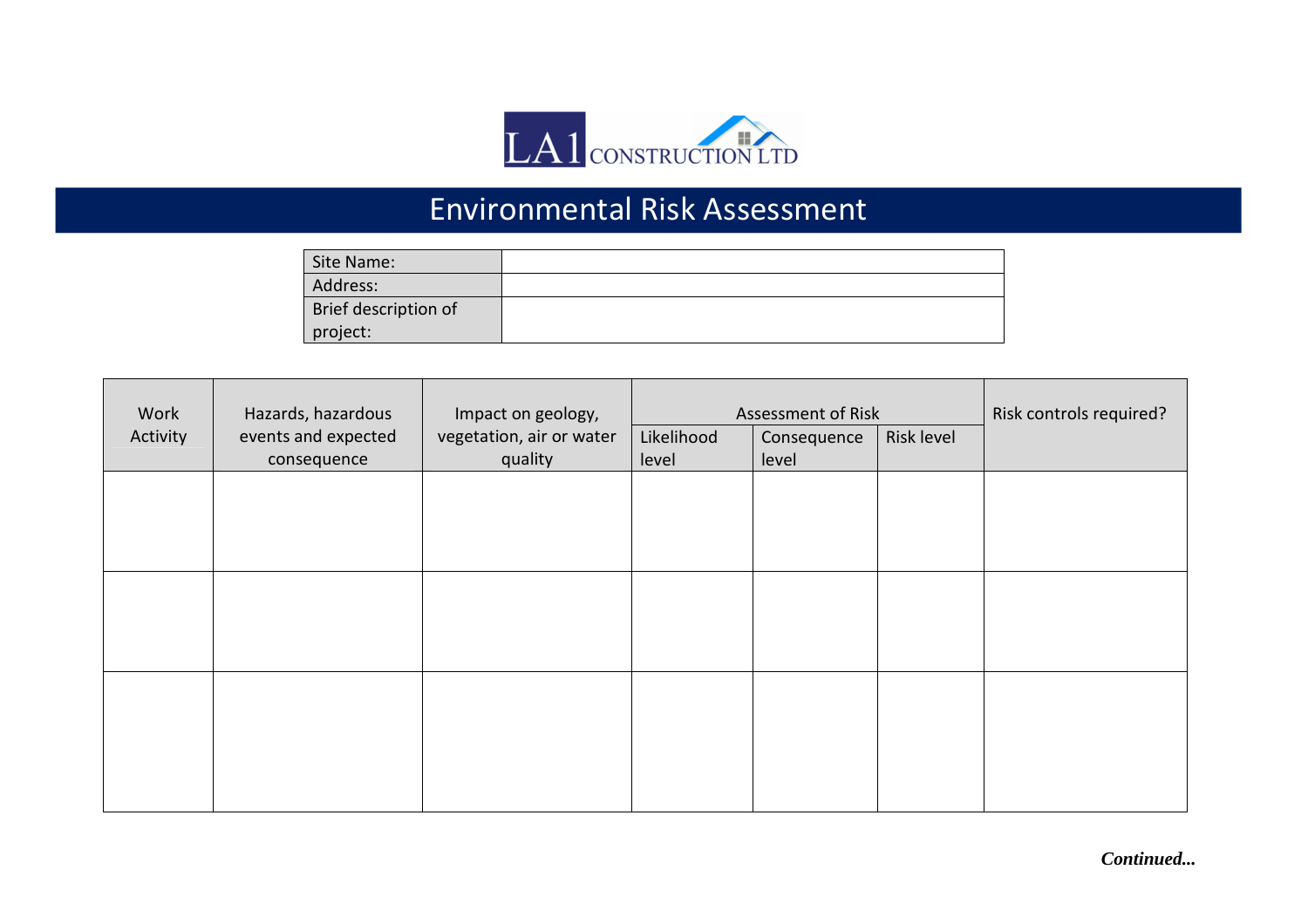| Work     | Hazards, hazardous                 | Impact on geology,                  | Assessment of Risk  |                      |            |                         |
|----------|------------------------------------|-------------------------------------|---------------------|----------------------|------------|-------------------------|
| Activity | events and expected<br>consequence | vegetation, air or water<br>quality | Likelihood<br>level | Consequence<br>level | Risk level | Risk controls required? |
|          |                                    |                                     |                     |                      |            |                         |
|          |                                    |                                     |                     |                      |            |                         |
|          |                                    |                                     |                     |                      |            |                         |
|          |                                    |                                     |                     |                      |            |                         |
|          |                                    |                                     |                     |                      |            |                         |
|          |                                    |                                     |                     |                      |            |                         |
|          |                                    |                                     |                     |                      |            |                         |
|          |                                    |                                     |                     |                      |            |                         |
|          |                                    |                                     |                     |                      |            |                         |
|          |                                    |                                     |                     |                      |            |                         |
|          |                                    |                                     |                     |                      |            |                         |
|          |                                    |                                     |                     |                      |            |                         |
|          |                                    |                                     |                     |                      |            |                         |

*Continued...*